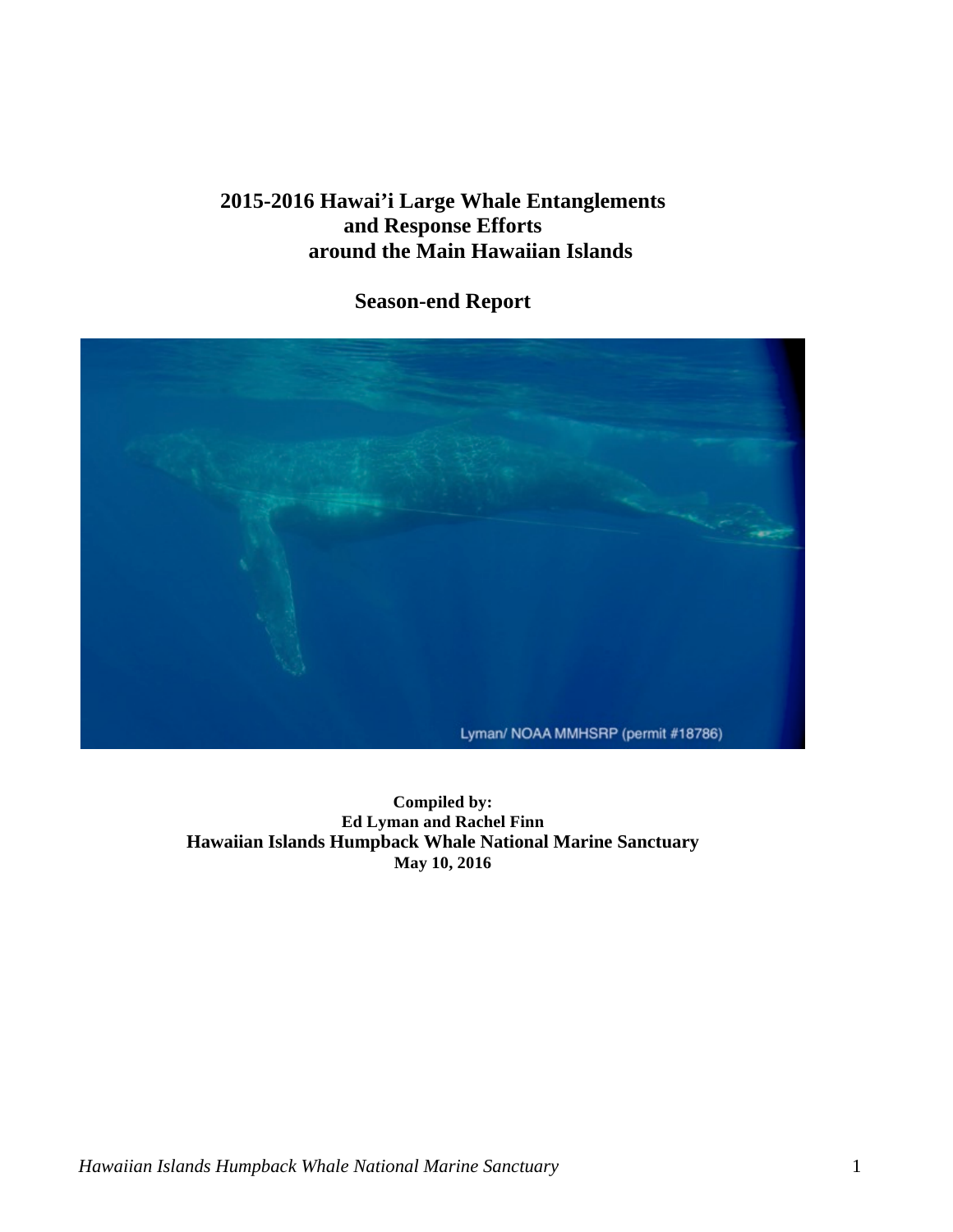#### **Summary:**

 entanglement involving a small amount of monofilament line on its fluke tip. Of the remaining 3, The Hawaiian Islands Large Whale Entanglement Response Network (Network) is a multiagency, community-based effort towards authorized and safe response to entangled large whales around the main Hawaiian Islands. The Hawaiian Islands Humpback Whale National Marine Sanctuary, NOAA Fisheries' Pacific Islands Regional Office and NOAA Fisheries' Office of Protected Resources oversee the effort at different levels. The entire effort is part of NOAA Fisheries' Marine Mammal Health and Stranding Response Program. This past season was the Network's  $13<sup>th</sup>$  and was marked by a lower number of reports and associated responses than many past seasons. The differences may have been a result of fewer animals near the islands as fewer sightings were reported, especially earlier and later in the season. Only 6 whales were confirmed seen entangled in gear and none of the animals were ever re-sighted. One animal selfreleased, while another likely did as well. Another whale had a non-life threatening multi-platform and multi-agency responses were mounted. Two of the animals were not relocated. A response was mounted to the  $6<sup>th</sup>$  animal, but the team was unable to get a hold of the deep-lying line that represented the entanglement. The Network has now freed 22 large whales from life threatening entanglements, either removed or recovered over 9,500 feet of line and netting, and has gathered a great deal of information (more than 50 sets of gear identified) towards reducing the threat in the future.

### **Background:**

 response to entangled large whales; free some from life threatening entanglements; increase awareness: and to gather valuable information that may mitigate the threat (risks) of The Hawaiian Islands Humpback Whale National Marine Sanctuary (Sanctuary) receives, and when appropriate, responds to reports of humpback whales, and other marine animals in distress. The Sanctuary works closely with NOAA's National Marine Fisheries Services' (NOAA Fisheries) Office of Protected Resources (OPR), Pacific Islands Regional Office (PIRO), Pacific Islands Fisheries Science Center (PIFSC), NOAA Corps, and Office of Law Enforcement (OLE); Hawaiʻi's Department of Land and Natural Resources (DLNR); the United States Coast Guard (USCG); and others. The Sanctuary coordinates response efforts involving entangled large whales around the main Hawaiian Islands, under the Hawaiian Islands Large Whale Entanglement Response Network (Network), which is a collaborative effort between the state and federal agencies already mentioned, local whale researchers, the tour industry, fishers, and many private citizens. The primary objectives of the Network are to provide safe and authorized entanglements for large whales and the risks associated with response. It is for risk reduction that all Network efforts involving close approach to large whales are authorized, overseen, and permitted, under NOAA Fisheries' Office of Protected Resource's Marine Mammal Health and Stranding Response Program (MMHSRP; permit # 18786).

The Hawaiian Islands Large Whale Entanglement Response Network, now in its  $14<sup>th</sup>$  season, comprises over 300 members who have received various levels of training in order to support large whale response efforts statewide. More than 480 hours of training have been conducted since 2002. Caches of specially designed equipment have been established on the islands of Hawai'i, Maui, Oʻahu, and Kauaʻi to support entanglement response efforts (see Figure 1).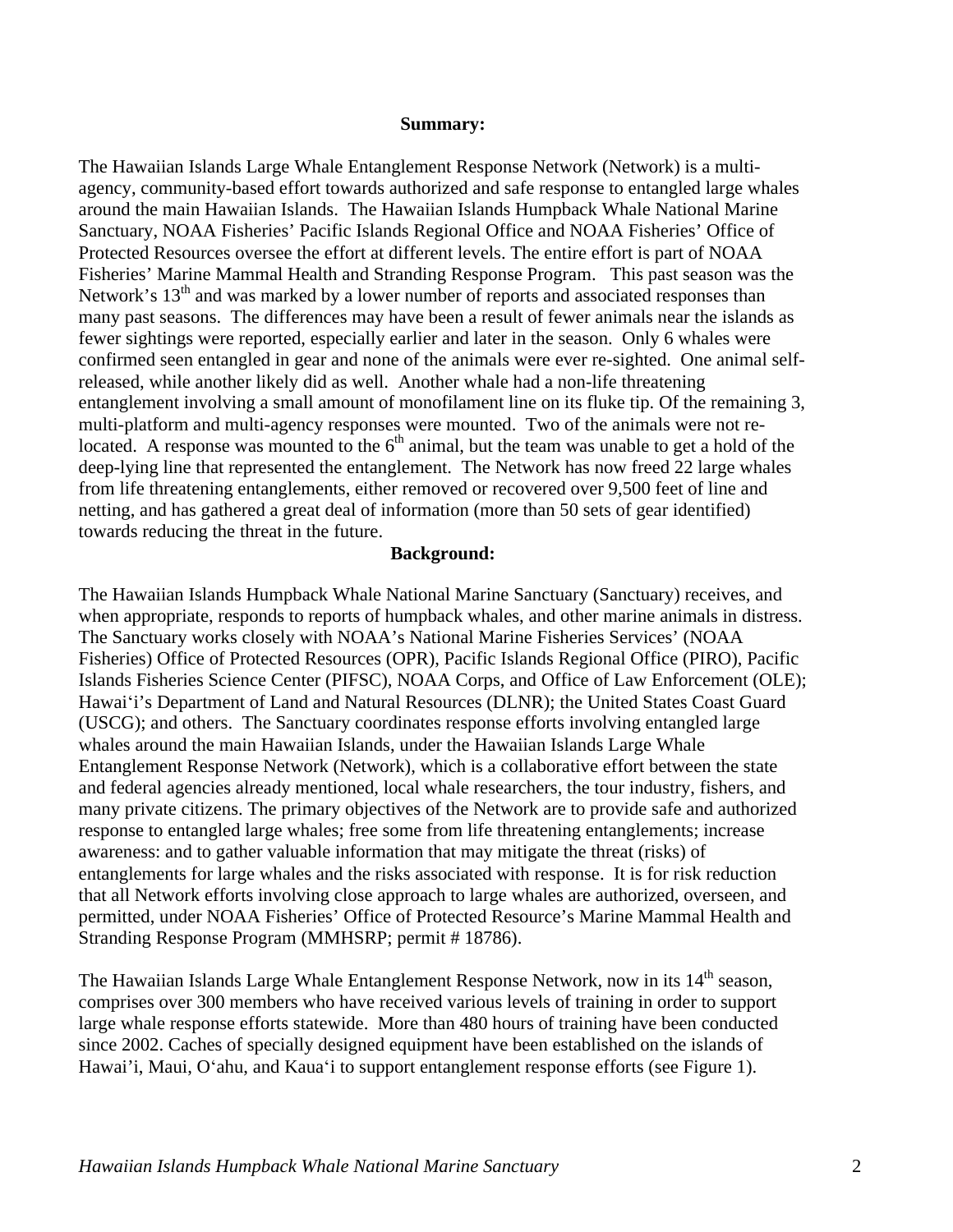

**Figure 1: Confirmed entanglement reports from Hawai'i between 2002 and 2016.** 

 Since 2002, the Sanctuary has received more than 325 reports of large whales entangled in gear. representing as many as 107 different individuals (see Figure 4). All but three of these reports – The earliest confirmed report of a humpback whale observed entangled on their Hawaiian breeding/ calving grounds was November 1 (2007), while the latest was April 25 (2008). Confirmed reports generally start in December, increase in frequency into February, and then decline into April (see Figure 2). The number of reports has fluctuated from season to season (see Figure 3). Overall, 166 reports were confirmed as truly involving entangled large whales, a sei whale and two sperm whales, were humpback whales.



 **Figure 2: Entanglement reports throughout the season (2002 – 2016).**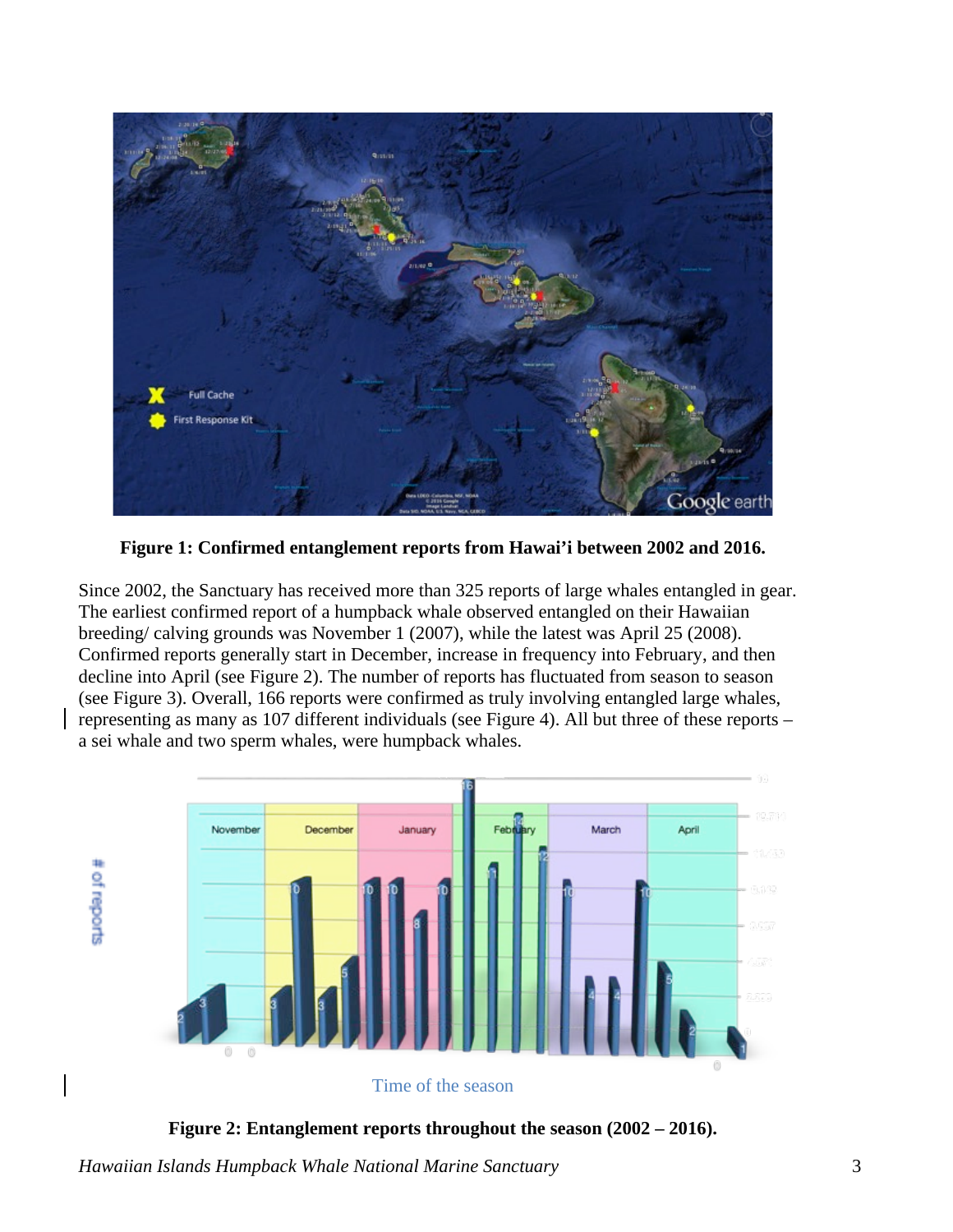The Network does not, or cannot, respond to every report of an entangled whale. Past responses and thorough vetting of initial entanglement reports has shown that approximately half (48.0%) of reports here in Hawai'i have been misreported or cannot be confirmed (Lyman *et al*, 2007; HIHWNMS data, 2014). Today that value is 48.9%. Examples of misreports include: whiteflippered humpback whales interpreted as carrying gear; animals in the proximity of gear, but not entangled; reflections off the wet backs of animals interpreted as buoys; calves being interpreted as gear; and surface behaviors, like breaching, being interpreted as animals trying to throw an entanglement. Figure 3 shows the total number of reports received each season broken down by confirmed and unconfirmed.

 when an on-water response should and could be mounted, the network has a 40% success rate Since 2002, the Network has a mounted over 150 on-water or in-air responses. In those cases freeing entangled large whales of all or significant amounts of gear. Many reports come in too late in the day, represent animals too far offshore, or in conditions that are not conducive (*e.g.*  rough sea state) for mounting rescue efforts. However, the biggest contributor to an unsuccessful response is simply not re-locating the animal. If there is no standby vessel, then an entangled whale ends up being a rather large needle in an even larger haystack. Over the years standby support has increased, resulting in a greater success rate. In addition to agency partners, the tour industry and whale researchers have been extremely valuable towards monitoring animals until additional help can arrive.



 **Figure 3: Large whale entanglement reports in Hawai'i between 2002 and 2016 seasons.**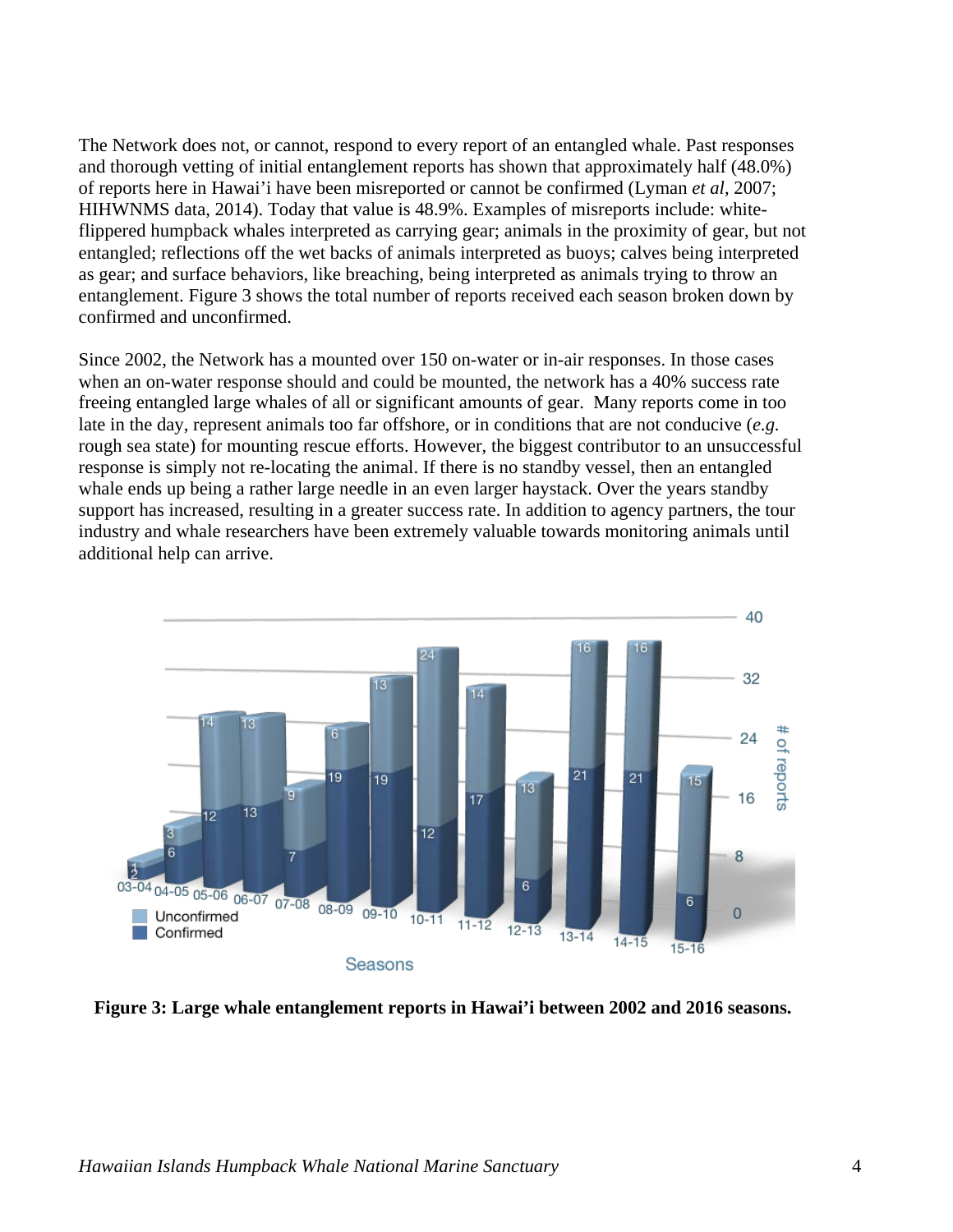

 **Figure 4: Number of confirmed animals reported entangled in between 2002 and 2016** 



**Figure 5: Number of responses to entangled whales in between 2002 and 2016 seasons.** 

Since 2002, the Network has removed or recovered over 9,500 feet of entangling gear<sup>1</sup> from 22 large whales (21 humpbacks and 1 sei whale) around the main Hawaiian Islands. Animals have reported entangled in Hawaiʻi have been confirmed to have gear from Alaska. Nine (9) of the been confirmed entangled in local fishing gear (traps, longline and monofilament), mooring gear, marine debris, and actively fished gear set as far away as Alaska. To date, 12 humpback whales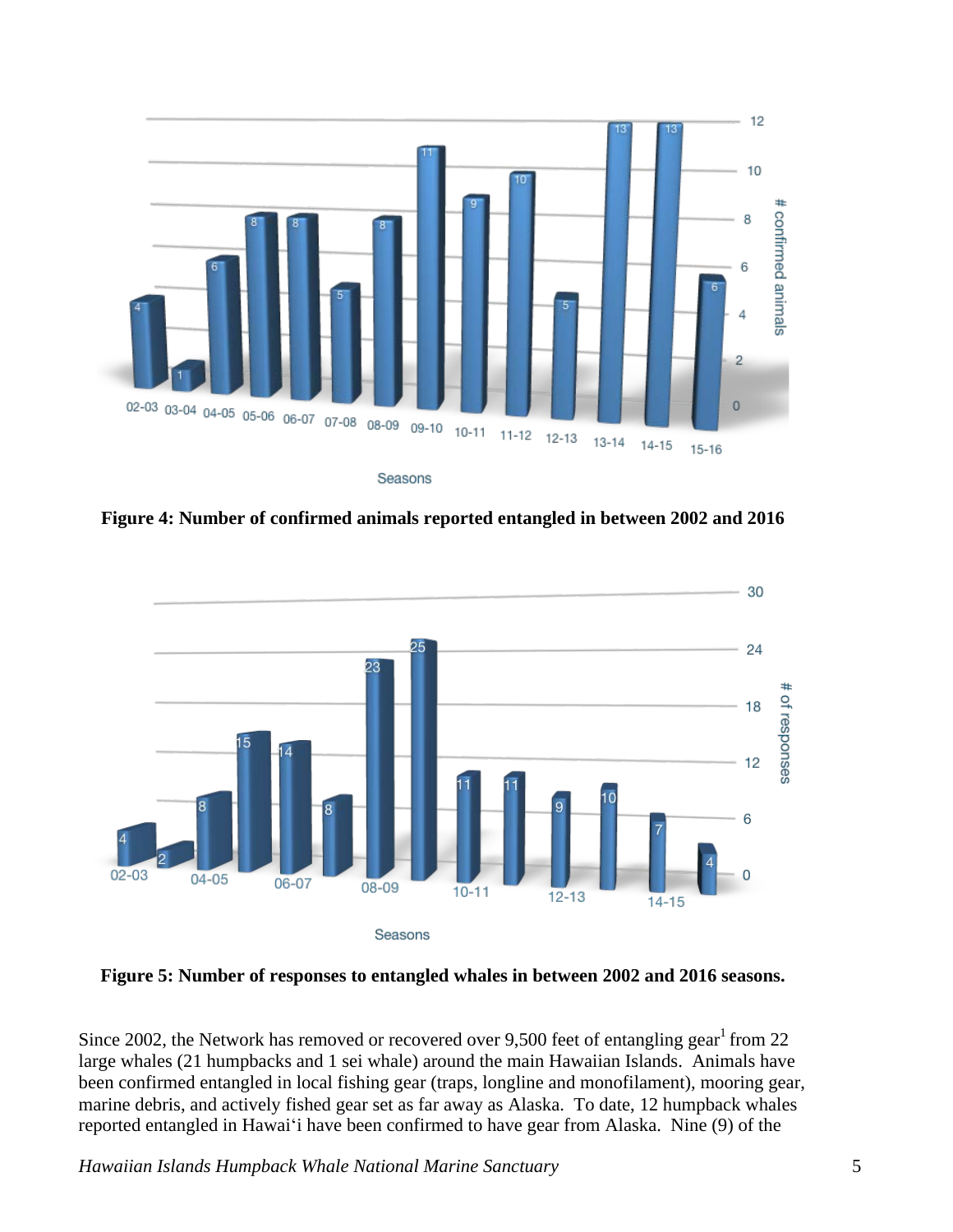(accounting for obstacles) a whale has carried gear is over 2,450 nm (between Wrangell, Alaska local pot gear has increased. To date, at least 10 animals have been reported entangled in trap reports of Alaska gear were commercial trap gear. The greatest known straight-line distance and the island of Maui). Over the last several years the number of entanglements reported in gear set around the main Hawaiian Islands.



**Figure 6: Percentage of gear types removed from, or documented on entangled humpback whales off Hawai'i between 2003 and 2016.** 

 Since 2002 nearly half of the animals confirmed entangled have been juveniles (n=42). Many of these reports were received early in the season. Reports of juveniles are based on size, and thus may represent a degree of error *(e.g*. a small adult male may be reported as a juvenile). Only 6 calves have been confirmed entangled in Hawai'i since 2001 (see Figure 7).



Figure 7: Age class<sup>2</sup> reported entangled in Hawai'i between 2002 and 2016.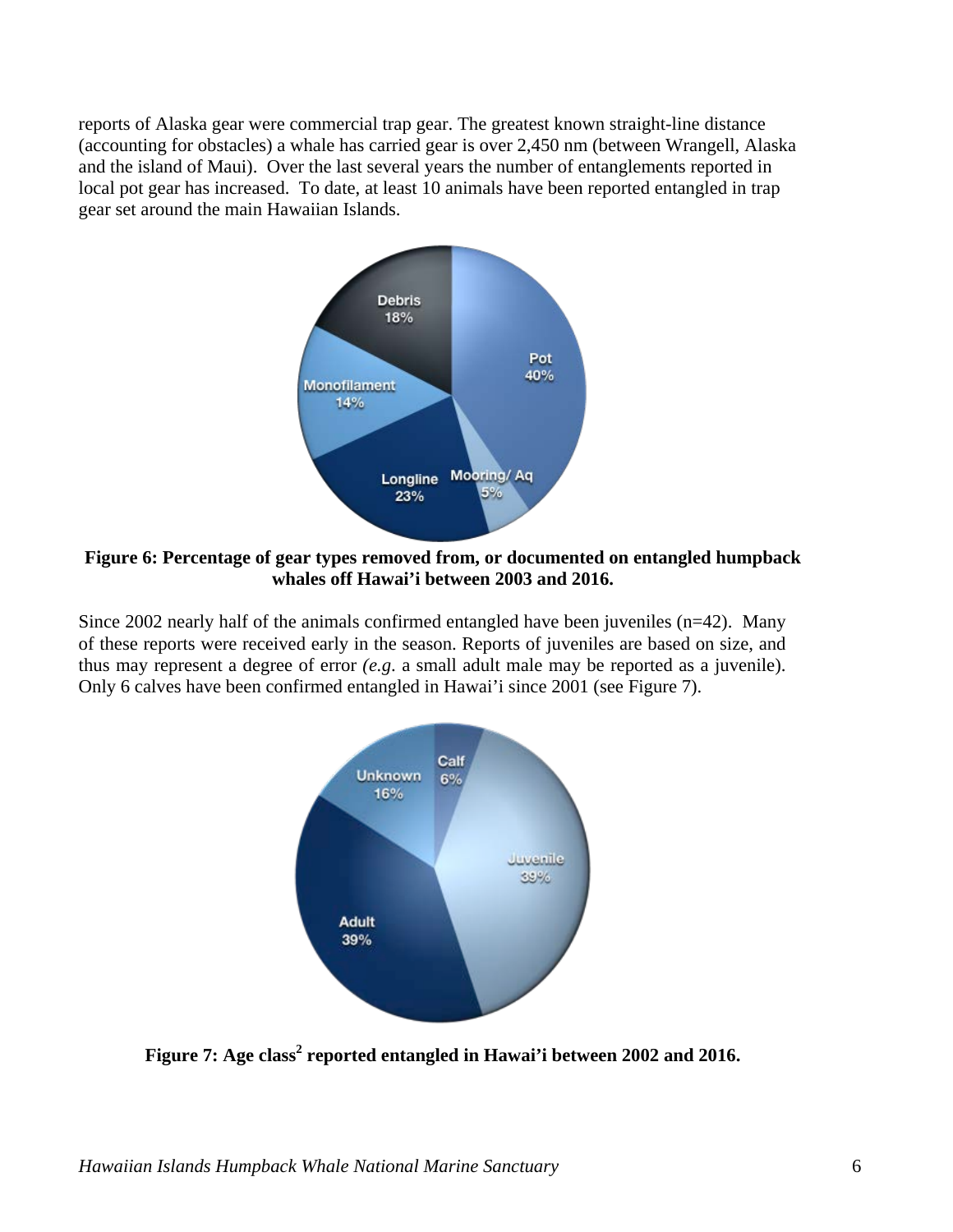The 2015-2016 humpback whale season (November 1, 2015 – May 15, 2016) matched the lowest number of confirmed large whale entanglement reports received in a season since 2003. Only 6 confirmed reports, representing 6 different animals, were received.



**Figure 8: Location of confirmed entanglement reports during 2015 - 2016 season.** 

The Network mounted 4 on-water response efforts to 4 different entangled whales. Three (3) animals were never re-located, one (1) animal self-released, one (1) report represented a nonlife threatening entanglement, and one (1) disentanglement effort to free a whale was unsuccessful. Maui Nui (waters leeward of the island of Maui) had the most confirmed cases of entangled large whales this season with 3 cases, but Oʻahu's waters were a close second with 2 reports. There was also a confirmed case off of Kauai and several unconfirmed cases off the island of Hawaiʻi (see Figure 8).

 adults and 2 were juveniles. Of the gear removed or documented on the animals this season, 1 was marine debris, 1 was monofilament and 4 were not identified. Four (4) of the entangled humpback whales were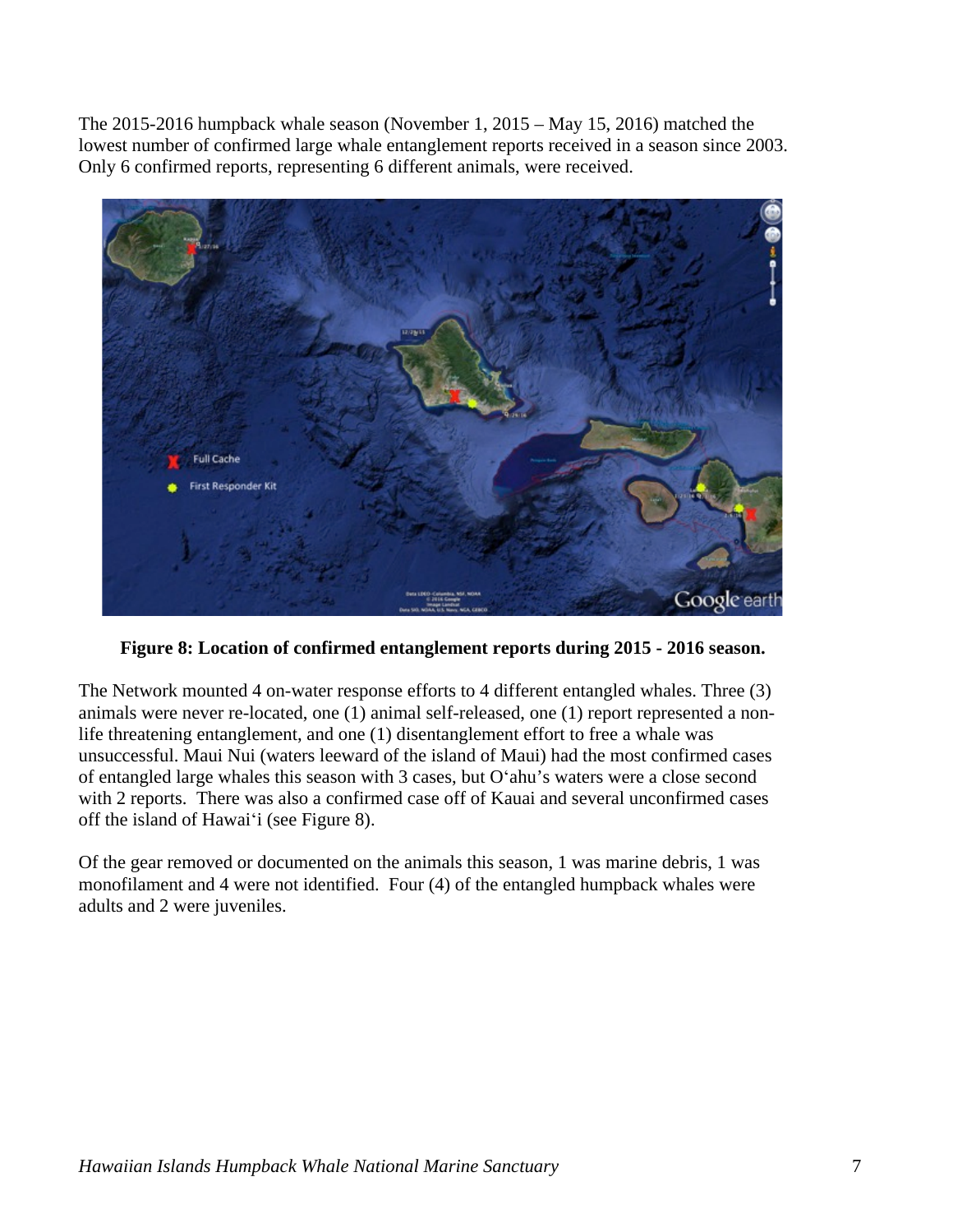

### **Figure 9: Amount of outreach and training targeted towards entanglement threat and response (2002 – 2016) in Hawaiʻi.**

## **The season was unique in several ways:**

 1. It was a very quiet season, with only the 6 confirmed reports, the 3 on-water (and in air) responses and no successful disentanglement outcomes. Only the 2003-04 and the 2012-13 seasons have resulted in comparable low numbers.

2. Only one confirmed entanglement report was received prior to the peak months of January through March. Typically during this time frame 2 to 4 reports are received, typically representing subadults, and may be the reason the age class ratio was skewed towards adults this season.

 December 29 and the last was received on February 29 - a span of only 63 days. This was the 3. The season was also marked by its brevity. The first confirmed report wasn't received until first time that there were no confirmed reports during the month of March.

 4. There were no re-sights of any of the entangled animals. Of course, one animal self-released and another is thought to likely have freed itself, another animal had minimal amount of cryptic monofilament around its fluke tip, and yet another was entangled in sinking line with no buoys trailing.

 towards preparation and training by Bob Gladden and others on the island of Hawaiʻi. 5. More than 56 hours of large whale entanglement response trainings were performed across the main Hawaiian Islands in preparation for the whale season. This represents the second highest training effort since 2003. Much of the additional hours were a result of extra effort put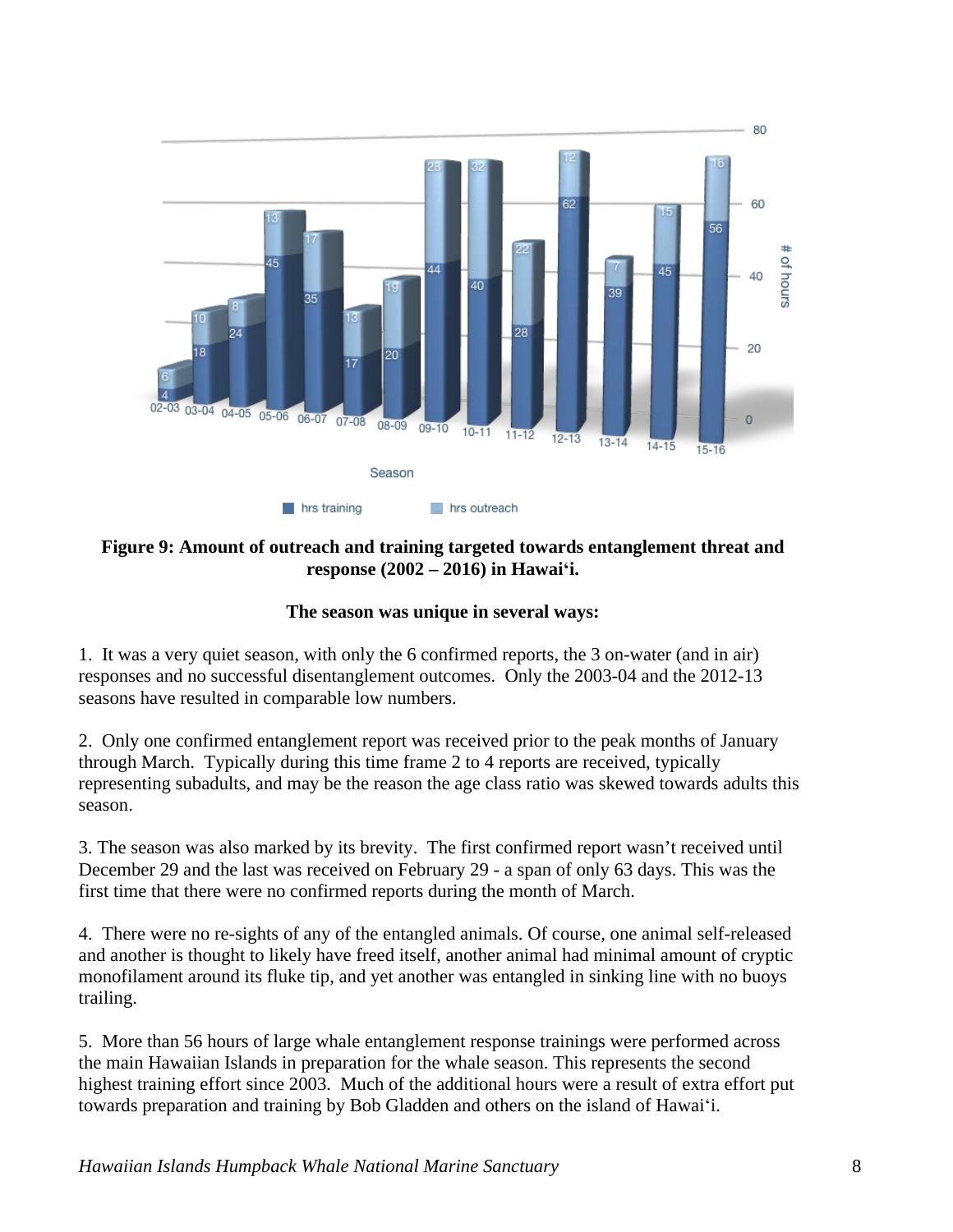foundation of the effort that not only helps us save a whale, but at the same time, gain valuable It is becoming more and more apparent the important role the on-water and in-air community plays towards the large whale entanglement response effort. Reporters are not just reporting, but providing initial assessment, documentation, and standby support. These actions are the information towards threat reduction, which might help us save many more animals in the future.

 citizens. 4. Reports were received from a continued variety of sources, including tour operators, fishers, the observer program, researchers, helicopter pilots, the U.S. Coast Guard Auxiliary, and private

### **Summary of 2015-2016 season disentanglement reports and efforts:**

 • Twenty-one (21) reports of entangled whales were received this season (15 unconfirmed and 6 confirmed).

- As many as 6 humpback whales were confirmed entangled in gear.
- Four (4) of the entangled whales were initially sighted within Sanctuary waters.
- Maui Nui waters had the most reports (3, compared to 2 off Oʻahu, and 1 off Kauai).
- Four (4) reports involved adults and 2 were juveniles
- There were 3 multi-agency, multi-asset responses mounted to three different animals.

• Research and response organizations, Hawaiʻi Marine Mammal Consortium, Hawaiʻi Whale Research Foundation, Jupiter Research Foundation, NOAA's Pacific Islands Fisheries Science Center, West Hawaiʻi Marine Mammal Response Network, and Ke Kai Ola, assisted with response efforts.

 • Tour industry platforms from Ultimate Whale Watch, Pacific Whale Foundation, Wild Hawaiʻi Ocean Adventures, Atlantis Excursions (Navitek I), Trilogy Excursions, Gemini Cruises, Blue Hawaiian Helicopters, Blue Water Rafting, Extended Horizons, Hawaiʻi Ocean Rafting, Sea Fox, and others assisted and were instrumental in providing sightings, documentation, and monitoring of entangled animals.

• Aerial reporting was provided by Blue Hawaiian Helicopter and the U.S. Coast Guard.

• Support was also provided by the United States Coast Guard (Sector Honolulu, Air station Barbers Point Air Station and stations Oʻahu and Maui); Hawaiʻi's Department of Aquatic Resources (DAR), Kahoʻolawe Island Reserve Commission (KIRC), and Division of

Conservation and Resources Enforcement (DOCARE); and NOAA's National Marine Fisheries Services' Pacific Islands Regional Office, Pacific Islands Fisheries Science Center, NOAA Corps, and the West Maui Rapid Response, West Hawaiʻi Marine Mammal Response Network, and NOAA office of Law Enforcement (in an entanglement response role, not an enforcement role).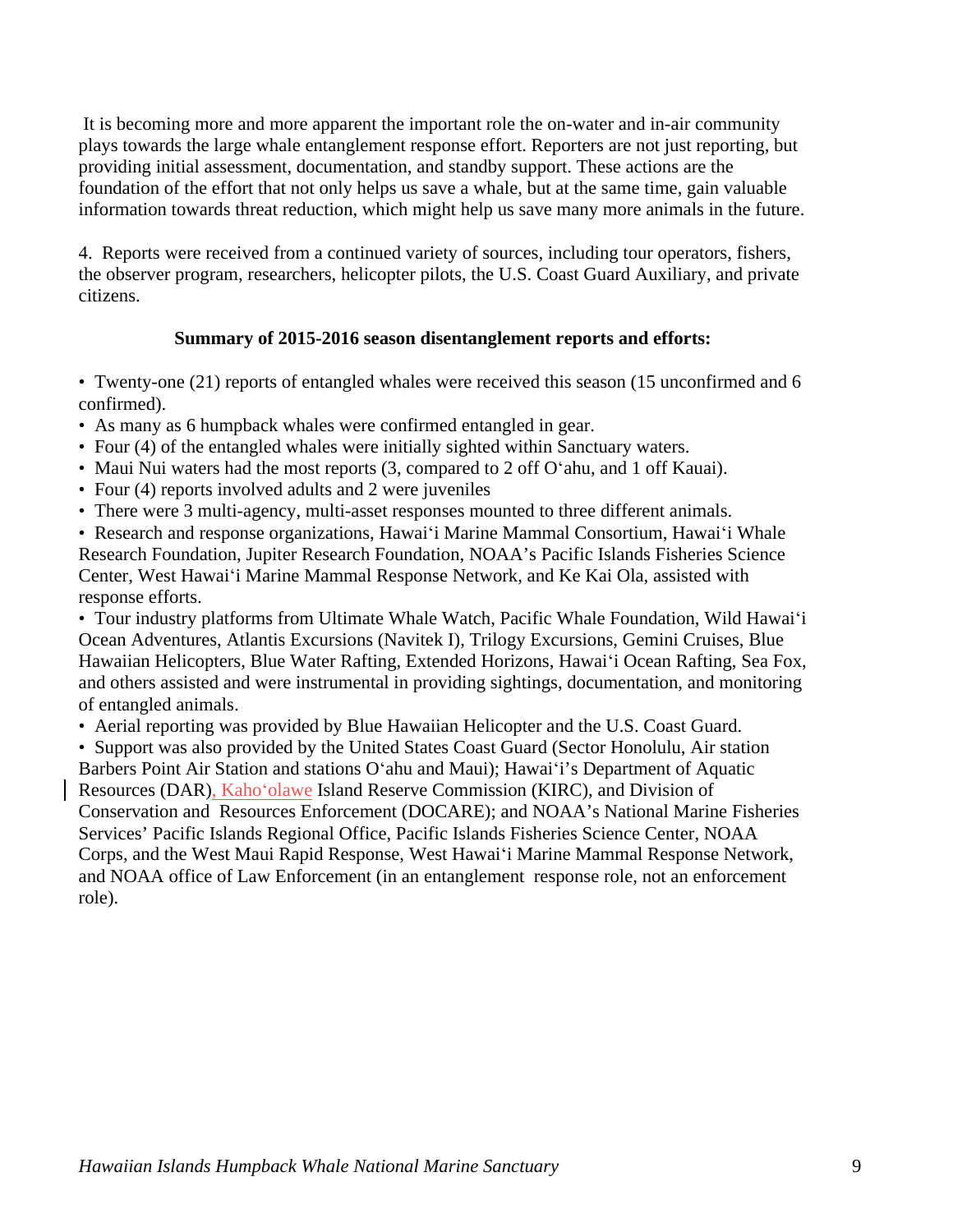# **Case reports of disentanglement efforts:**



**1/23/2016 Response to an entangled adult humpback whale off Maui:** 

 **Davis, NOAA MMHSRP (permit# 18786)** 

### **1/23/2016:**

13:30 The crew on the tour vessel, *Cane Fire*, reports an adult humpback whale entangled in gear 3/4 nm off Lahaina, Maui moving slowly to the north towards Molokai and into the Pailolo Channel. The entanglement involves moderate-gauge, yellow, likely poly line, in the animal's mouth, forming a bridle under the flippers and under the flukes where it twists together to trail to a bundle of gear at least 75 feet behind and around 8 feet deep. Two large metal rods, which likely contributed to the low lying depth (even at speed), are part of the trailing gear and likely represent the remnants of a large pot/ trap. No buoys were observed. The animal is in fair to poor condition, being light-colored, with carpets of orange and red cyamids (whale lice), moderately emaciated, and rough-skinned.

 response vessel, *Aloha Kai*, provided initial assessment and monitors the animal. 14:00 The West Maui response team, led by Ultimate Whale Watch, using their dedicated

Authorized response team assembled and arrives at Ma'alaea Harbor. Team includes: Ed Lyman and Rachel Finn of the Hawaiian Islands Humpback Whale National Marine Sanctuary, Nicole Davis and Eden Zang of NOAA Fisheries Pacific Islands Regional Office, Lyle Leber with USCG Reserve, Cheryl King, and Grant Thompson of Kahoʻolawe Island Reserve Commission Team performs vessel orientation and mission brief.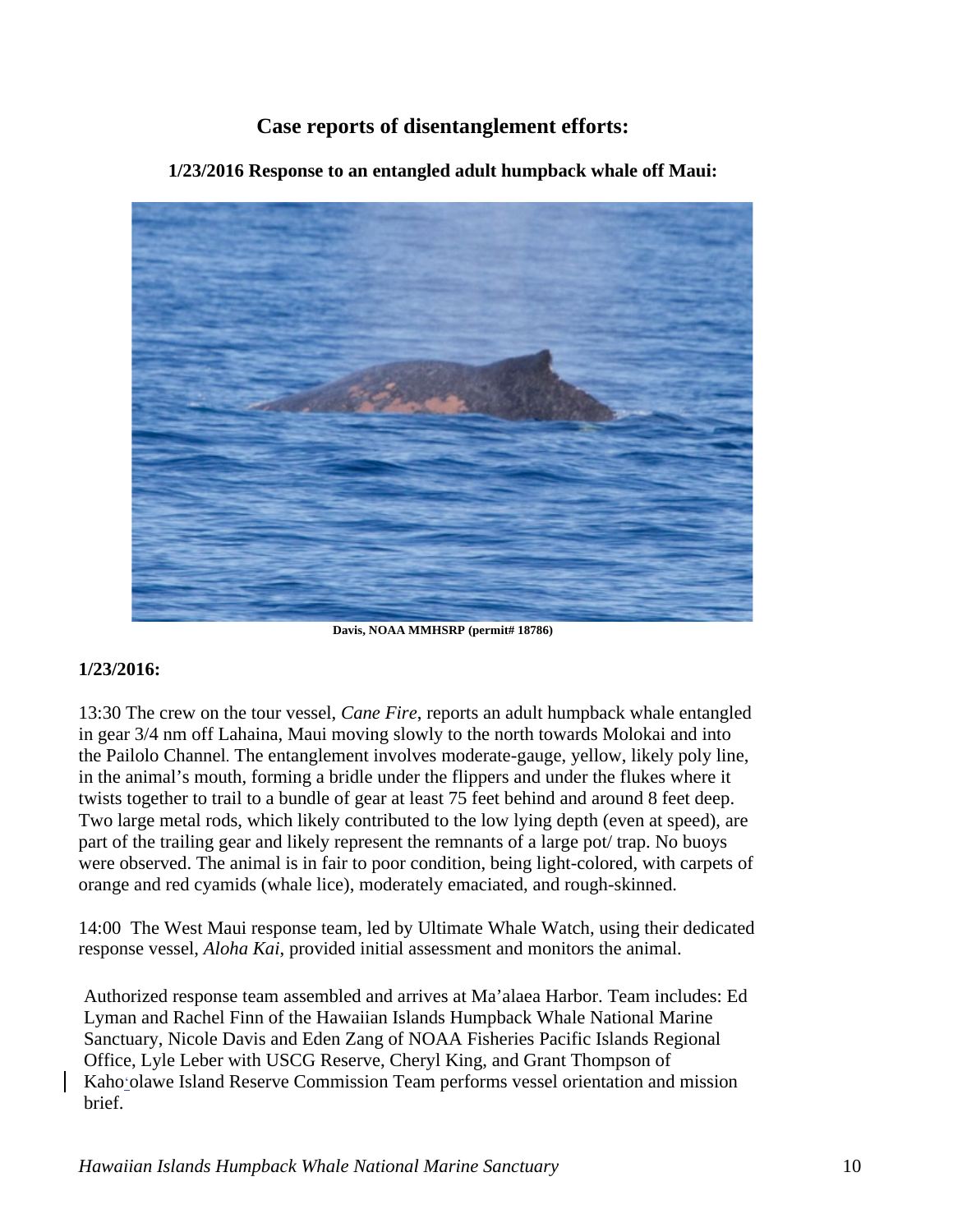14:20 Team departs harbor on board the sanctuary's response vessel, *Koholā*. David Schofield of NOAA Fisheries acts as shore-side Incident Commander. Ed Lyman is onsite IC.

15:20: Response team aboard *Koholā* arrives on scene. *Aloha Kai* shifts role to become support vessel.

 15:34: Team uses a GoPro camera on the end of a carbon-fiber pole and goggles to live another 50 feet behind. feed the assessment of the animal's condition and entanglement. Imagery obtained indicates that the entanglement involves moderate-gauge, yellow, likely poly line in the animal's mouth, forming a bridle over the flippers and under the flukes where it twists together to trail to a bundle of gear at least 50 feet behind, with another single trailing line

15:50: Considering the time of day (after 15:30), the team attempts to attach a telemetry buoy to the deep-lying line. Multiple attempts were made to grapple into the gear (Lyman at point, Thompson on buoy, Leber at helm); however, the trailing line was at a depth of 6 to 8 feet, the animal was now moving at 4 to 6 kts, and an escort present during the response continued to place itself between the response boat and the entangled animal. All of these factors complicated the effort to grapple into the trailing gear.



**Davis, NOAA MMHSRP (permit# 18786)** 

16:41: The team adds 3 lbs to the heaviest grapple and throws over the animal's back to allow the grapple to get to the deep line. A grapple attempt was successful; however, for unknown reasons (perhaps too close to the frayed end) the grapple did not remain attached for long.

16:51: The team rotates roles (Leber on point making throws and Lyman at helm) and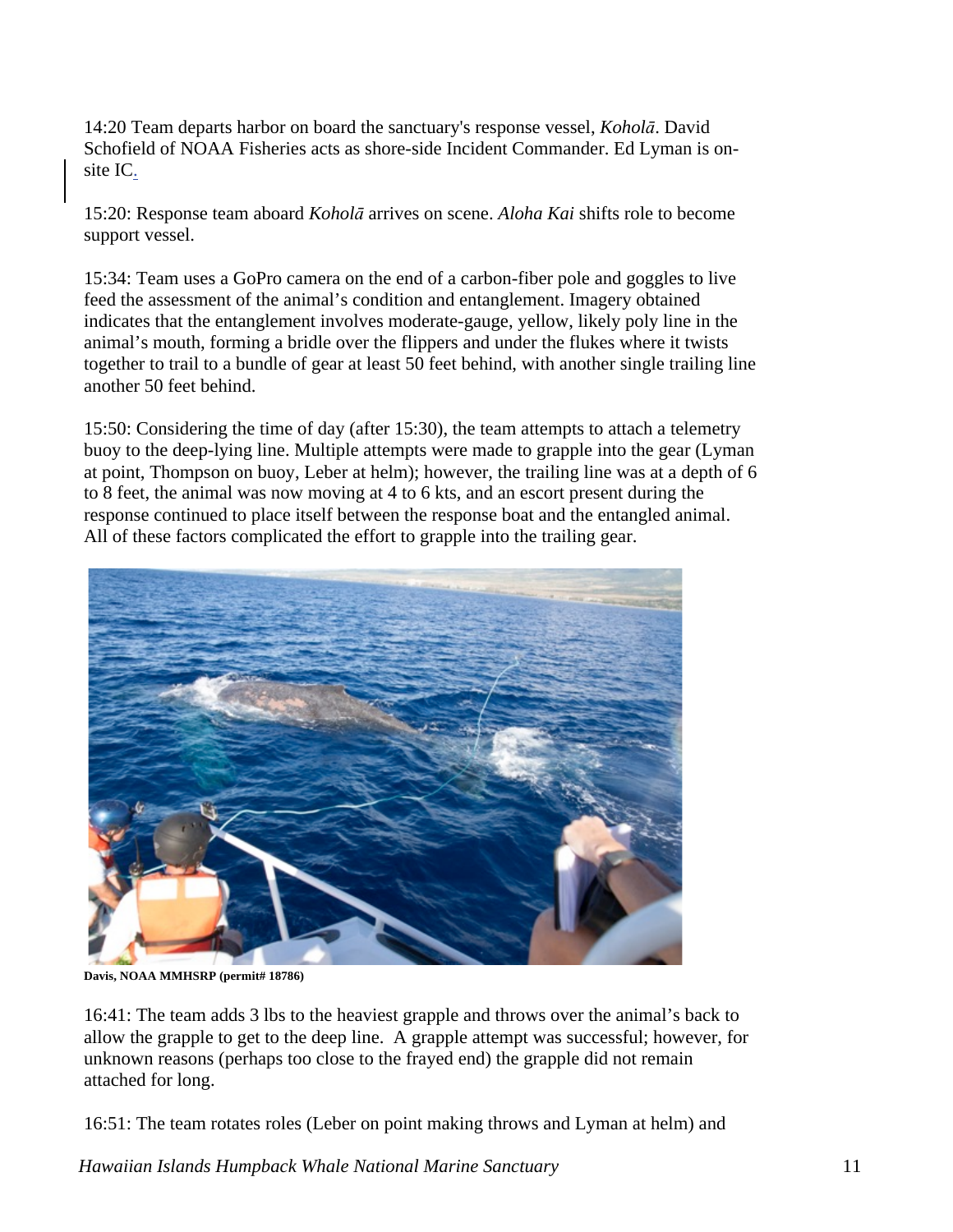however they were also unsuccessful at catching the line. The animal continued to tries adding 3 lb weight to the line instead approximately 20 feet behind the grapple in an attempt to allow the grapple more time to sink. Three grapple attempts were made, become more evasive, speeding up prior to surfacing and taking single breaths prior to diving.



 **Davis, NOAA MMHSRP (permit# 18786)** 

18:00: The animal became more difficult to work and with diminishing light, the effort was terminated.

 likely represent the remnants of a large pot/ trap. Review also indicated that the After reviewing the underwater images it was found that two large metal rods, which likely contributed to the low lying depth (even at speed), were part of the trailing gear and authorized response team did attach to the deep trailing gear twice, but on both incidences the grapple did not hold. As of the end of the season, the animal has not been re-sighted. Its status is presently unknown.



Lyman, Hawaiian Islands Humpback Whale National Marine Sanctuary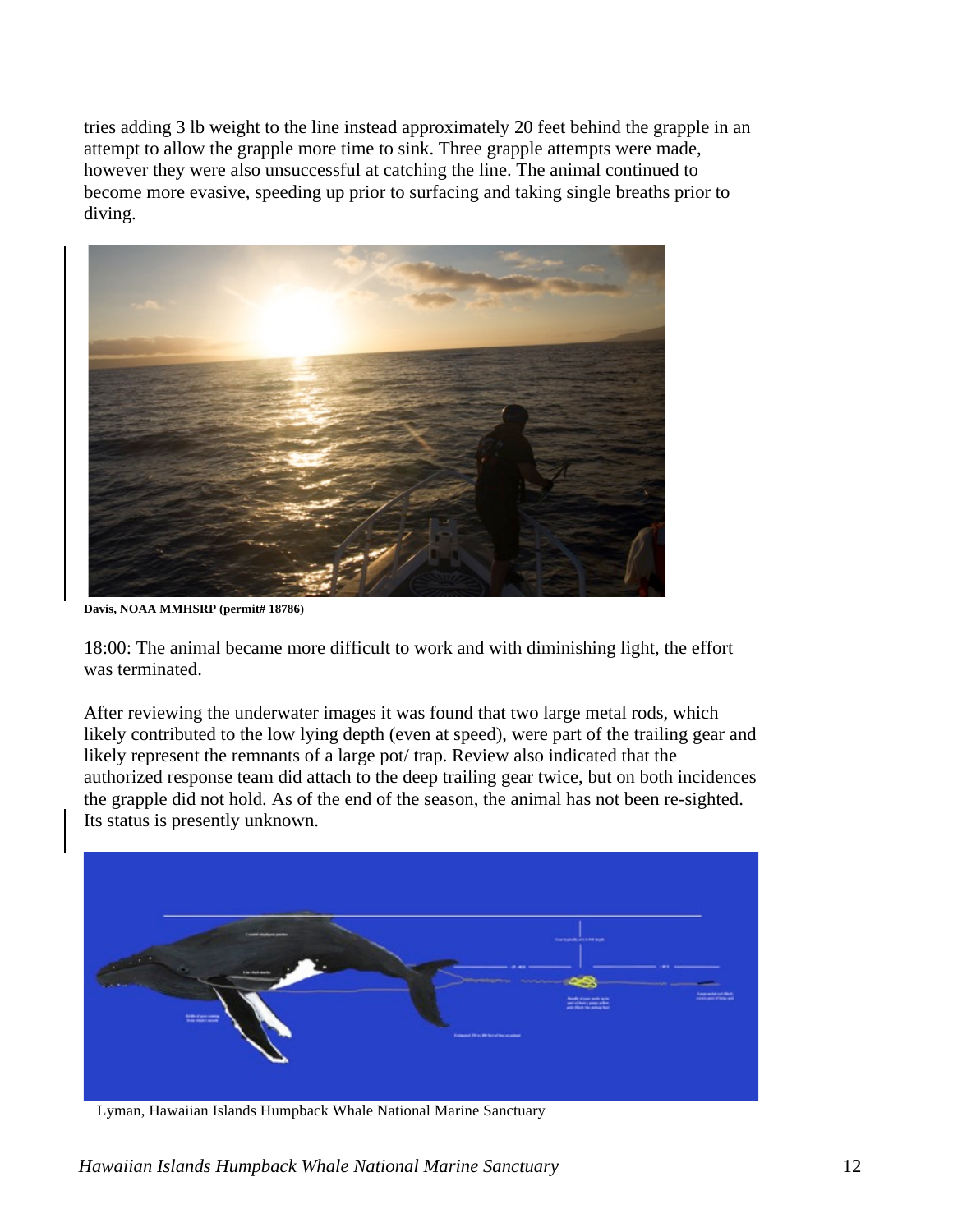#### **References:**

*novaeagliae*, in the North Pacific. Abstract for SPLASH Symposium. at 18<sup>th</sup> Biennial Lyman, E., J. Cordaro, K. Jackson, A. Jensen, D. Mattila, B. Norberg, L. Spaven, S. Wilkin, K. Wilkinson. A preliminary investigation of gear entangling humpback whales, *Megaptera*  Conference of the Biology of Marine Mammals. October 11, 2009. Quebec, Canada

Lyman, E. G., J. Kenney, S. Landry, D. Mattila, and J. Robbins. Reliability of Eyewitness Reports of Entangled Large Whales: what do formal disentanglement programs tell us about the global problem? Abstract in the Proceedings of the  $17<sup>th</sup>$  Biennial Conference of the Biology of Marine Mammals. Nov. 29 – Dec 3, 2007 Cape Town, South Africa.

Robbins, J., J. Kenney, S. Landry, E. Lyman, and D. Mattila. Reliability of eyewitness reports of large whale entanglement. International Whaling Commission Paper. SC/59/BC2

#### **Acknowledgements:**

 Whale National Marine Sanctuary coordinates large whale entanglement response effort throughout the U.S.. However, it is the efforts of the on-water community that make the As in past seasons, credit goes to the on-water community of tour boat operators, fishermen, biologists, and others. They report, assess, help document, and many times stand by the animals until additional help can arrive. Ed Lyman of the Hawaiian Islands Humpback around the main Hawaiian Islands, while David Schofield of NOAA Fisheries Pacific Islands Regional Office coordinates overall marine mammal response efforts for the greater Pacific Islands region. NOAA Fisheries' Office of Protected Resources' Marine Mammal Health and Stranding Response Program oversees all marine mammal response efforts difference on whether an entangled whale is ultimately saved, and valuable information collected to reduce the threat of entanglement. This season the captains and crew aboard tour vessels, Blue Hawaiian Helicopters, Ultimate Whale Watch vessels, *Aloha Kai* and *Wiki Wahine*, Pacific Whale Foundation's *Ocean Discovery*, *Ocean Intrigue*, *Ocean Voyager*, and *Ocean Odyssey*, Dive vessel, *Sea Fox*, Captain Steve's *Cane Fire 2*, Gemini Cruises, Adventure X Rafting, *Extended Horizons*, *Navitec II*, Trilogy Excursions, Hawaiʻi Ocean Rafting, Wild Hawaiʻi Ocean Adventures, fishing vessel *Marjorie Ann*, and likely others that we may have missed, were all instrumental to our response efforts, and as such deserve a great deal of credit. Our efforts are much more likely to be successful when the on-water community reports, assesses, documents, and monitors the animal(s) until trained and well-equipped teams arrive.

Acknowledgements also go to the efforts of the Network's State and Federal partners, including the U.S. Coast Guard, the U.S. Coast Guard Auxiliary and Reserve, Hawaiian Islands Humpback Whale National Marine Sanctuary, Hawaiʻi's Department of Land and Natural Resources (DLNR, DOCARE, DAR, Ocean Safety), Hawaiʻi's police departments, NOAA's Pacific Islands Fisheries Science Center, NOAA Corps, and NOAA Fisheries' Pacific Islands Regional Office and Office of Protected Resources.

While there are many individuals and organizations to acknowledge, several warrant special mention. Once again, Rachel Finn, the Sanctuary's Research and Response Assistant, who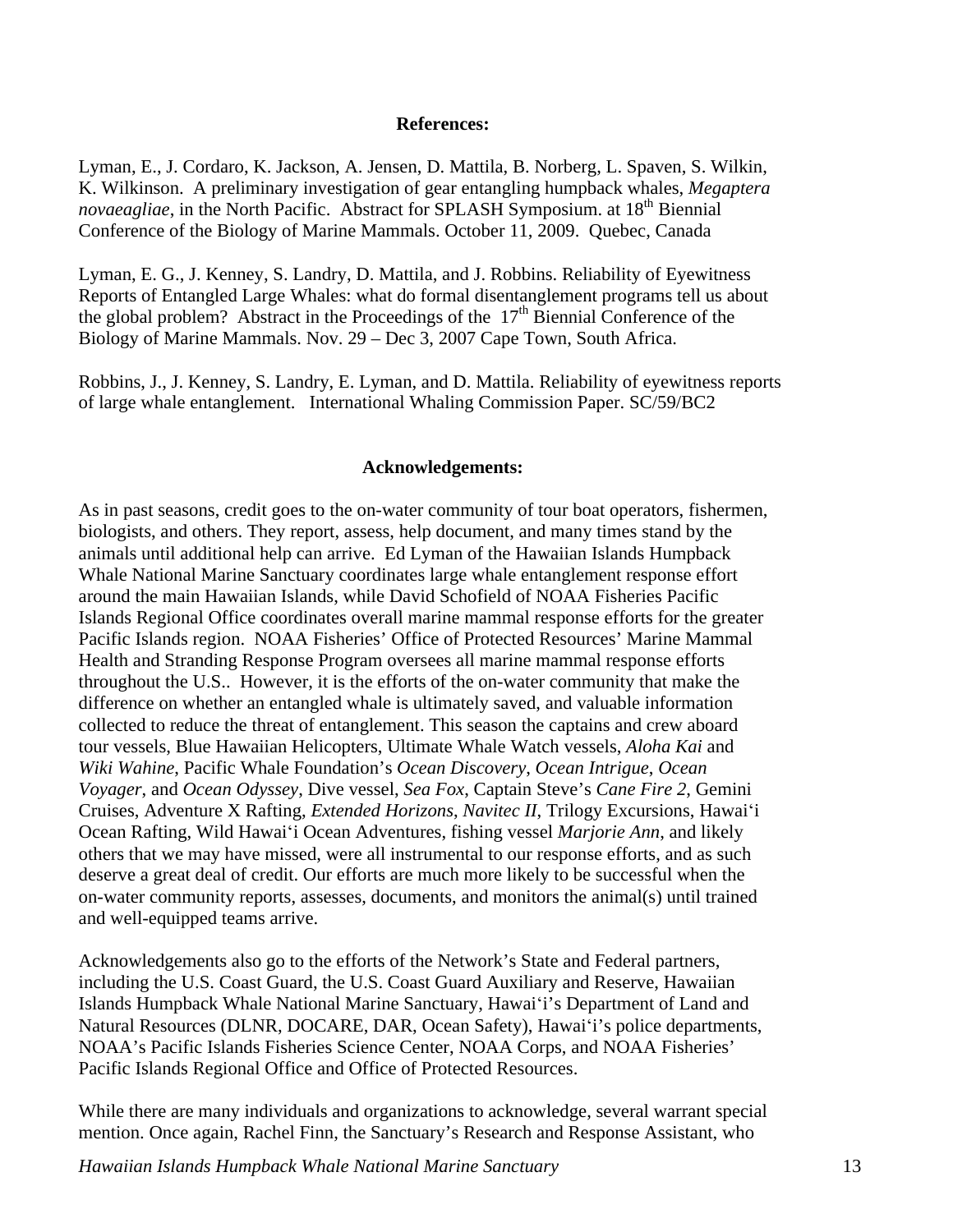Gladden and many members of the West Hawaiʻi Marine Mammal Response Network, captains of Ultimate Whale Watch, as well as, the rest of the gang making up the West Maui Response Team also deserve a great deal of credit for their efforts toward reporting and NOAA Corps Officer assigned to the sanctuary and Lyle Leber, a reservist with the U.S. works tirelessly in maintaining our preparedness, the website, being on call for response efforts, and assisting in many other efforts, deserves a great deal of credit. As does Bob whose efforts at maintaining readiness should be an example to us all. Lee James and the response. The same goes for the captains and the crew of the Pacific Whale Foundation vessels. Between them they typically account for over half of all our confirmed reports statewide. Acknowledgement also goes to Jason Moore, a professional photographer, who has continued to donate a great deal of his time not only toward our response efforts, but our research as well. Then there is Grant Thompson, who took the lead to design and fabricate a Facebook page for the Network. Several people were instrumental in maintaining and operating our response vessel, including Lee and Grant, but also Carmen DeFazio, the Coast Guard. Lastly, there is the staff of the Hawaiian Islands Humpback Whale National Marine Sanctuary, especially Jean Souza, Paul Wong, Bo Petty, Derek (Mac) McGuire, and Denise Shiraki; the staff from the regional office of NOAA Fisheries Protected Resources Nicole Davis; and the staff Office of Protected Resources who assist in so many ways and yet typically remain behind the scenes. The fact is all these people, and many more, go above and beyond. Everyone should be commended.

 and contributed both a response boat, the *Koholā*, and approach inflatables – all critical to Fund), Jackie Lyons, Kate Eifler, Mara Kerr, Mark DiOrio, Don Burns from Sea Fire Jodie Large whale entanglement response also requires funding, and I would like to acknowledge and thank those that have contributed support. First, the Office of National Marine Sanctuaries, including their small boat program, have provided funding, personnel (salaries), our response program. NOAA Fisheries' Office of Protected Resources, Pacific Islands Regional Office, and Alaska Protected Resources (through shared resources) have supplied additional funds towards the costs of training and response, equipment and services, such as those required for the satellite tags. The National Marine Sanctuary Foundation, including the local chapter, have contributed to the cause and supported the response vessel. In the past, grants from the Hawaiʻi Tourism Association, Sea Grant program, and Whale Tales have provided support. Private donors, like Jerry Stowell (Maureen Stowell Memorial Antilla and students from Pacific High school in Oxnard, CA, and other individual donations have provided much needed financial support. Businesses, like Ultimate Whale Watch, MacGillivray Freeman Films, Oceanology LLC/ Whalers Village Museum, Hawaiʻi Surf and Sport, Second Wind, and B&B SCUBA have provided funds, merchandise (equipment) at cost and/or contributed in-kind support. The Maui Nui chapter of the National Marine Sanctuary Foundation, as well as, the National Marine Sanctuary Foundation has helped with merchandise sales and donations. This past season grants were received from Whale Tales and Orange County Community Foundation. Lastly, network members have contributed to the cause, either directly or through in-kind contributions, like covering fuel costs or providing a piece of equipment. In short, and in addition to their time, many people and organizations have contributed funding support, and it is greatly appreciated.

Lastly, special thanks go to those who each and every year attend trainings, otherwise prepare themselves, and remain on-call, even when they may not be called or not have the